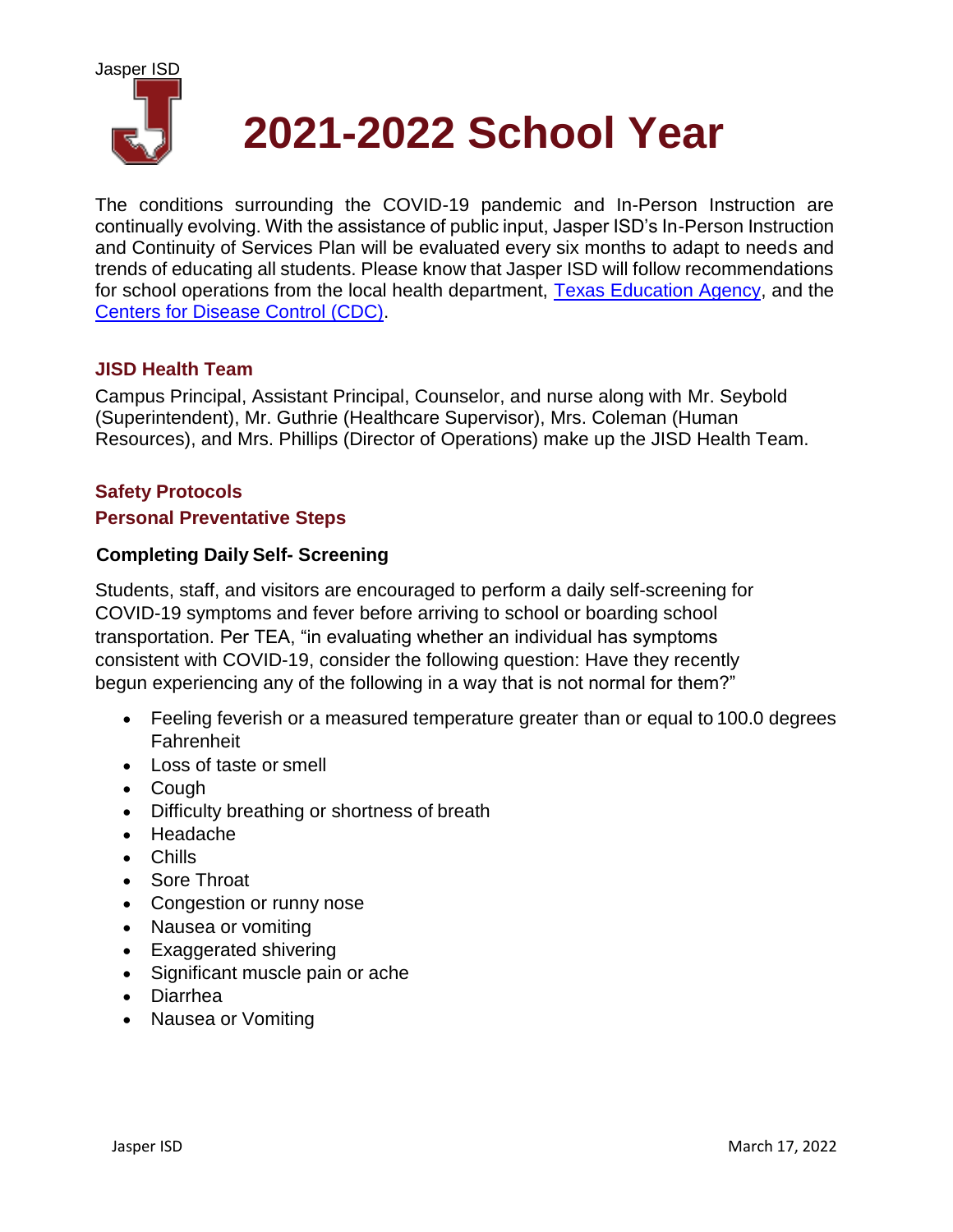## **Stay Home When Sick**

- Conduct a medical self-screen before arriving at school. Do not attend if you have a temperature of 100 degrees or greater, new or worsening cough, shortness of breath, sore throat, loss of taste or smell
- If you become ill while at school, notify the nurse immediately.
- Follow guidelines listed in this document for returning to work/school

## **Stay home if you test positive for COVID-19**

Follow guidelines listed in this document on returning to work/school

## **Facial Coverings**

 Facial Coverings will be optional for all staff and students (grades PK-12) to wear at their personal discretion and preference. CDC recommends those who are not vaccinated to wear facial coverings.

**Social Distance** from others at a minimum distance of 3 feet when possible.

## **Practice Proper Hygiene**

- Students and staff are highly encouraged to wash their hands as often as possible or after handling items that others may have recently touched.
- Wash hands for 20 seconds with soap and water frequently
- If soap and water are not readily available, use hand sanitizer that contains at least 60% alcohol
- Students and staff are highly encouraged to utilize hand sanitizer often especially during situations where immediate hand washing is unavailable.
- The District will provide supplies in the schools to include soap, hand sanitizer, and paper towels
- Cover coughs and sneezes with a tissue or sneeze or cough into your shoulder/elbow; wash hands immediately afterwards
- Avoid touching face, eyes, and nose area

## **Immunizations and medications**

- All students enrolled in Jasper ISD must be in compliance with state required immunizations. Immunization requirements can be found at https://www.dshs.texas.gov/immunize/school/pdf/6-14-2021-2022-Minimum-Requirement-K-12.pdf
- Parents are encouraged to call the campus nurse and schedule an appointment for dropping-off items for the clinic, such as documentation, medication and clinic supplies to be stored in the clinic area for your child.
- CDC recommends all those twelve years of age and older to be vaccinated against COVID-19. Check with family physician.

## **Providing Healthy Environments**

- Cleaning and Disinfection
- Custodial teams will maintain a regular cleaning schedule to disinfect high traffic and commonly used spaces throughout the instructional day, including door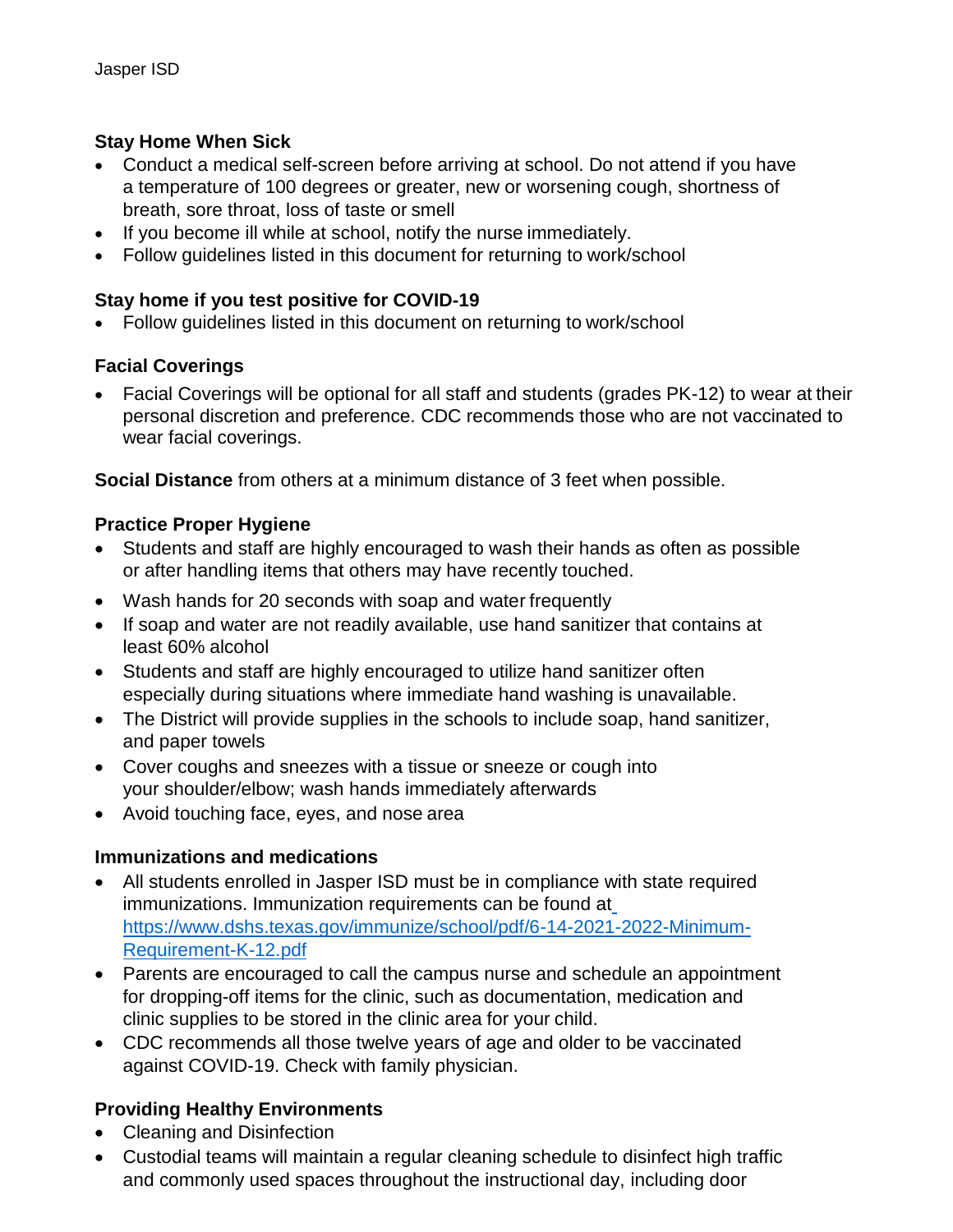handles, restrooms, large group transition areas, and cafeteria between meals

Hand sanitizer stations will be located in multiple areas throughout the campus.

## **COVID-19 Mitigation Protocols**

#### **Alerts & Notifications**

Jasper ISD has a standard response in place in the event of a confirmed COVID-19 among students and staff at a specific campus.

#### **Isolation Protocols**

Isolation or quarantine may be required based on guidance from the local health department and CDC guidelines.

#### **Screening for Symptoms**

- Parents and caregivers should monitor their children for signs of infectious illness every day
- Staff should monitor themselves for signs of infectious illness every day
- Students and staff who are sick should not attend school in-person

## **If Someone Gets Sick**

#### **COVID-19 Reporting System**

Jasper ISD has developed and implemented a staff and student reporting system to report a lab confirmed positive case of COVID-19. The reporting system is available on the Jasper ISD webpage. The report provides essential information such as last date on campus and locations visited. This confidential information is forwarded to the Jasper County Health Department. This report will facilitate the local health department's ability to contact trace and investigate cases of COVID- 19 and provide notification to anyone exposed. This also allows personnel to quickly begin the disinfectant procedures for the school and areas exposed.

- Students and staff with a lab confirmed positive case should fill out the COVID-19 self- report available at [COVID-19 Health Reporting Form.](https://forms.gle/eTF8p176rtgfiuE79)
- Report will include test date, district facilities visited within the last 2 days, and any known individuals living at home in close contact
- This information, including the name of the staff or student, will be kept confidential.
- Jasper ISD is required to report all reports of positive COVID-19 tests to local health officials and will cooperate with them for the purpose of contact tracing. The local health departments have the legal authority to collect information on reportable communicable disease cases in order to conduct and complete community investigations / contact tracing.
- Staff and Students with a lab confirmed positive should not return until they have met the guidelines established in this document to return or otherwise been advised by a medical professional
- In conjunction with Jasper County Health Officials, Jasper ISD will assist in notifying individuals who may have been potentially exposed.
- In general, close contact is defined as: (a) being directly exposed to infectious secretions (e.g., being coughed on); or (b) being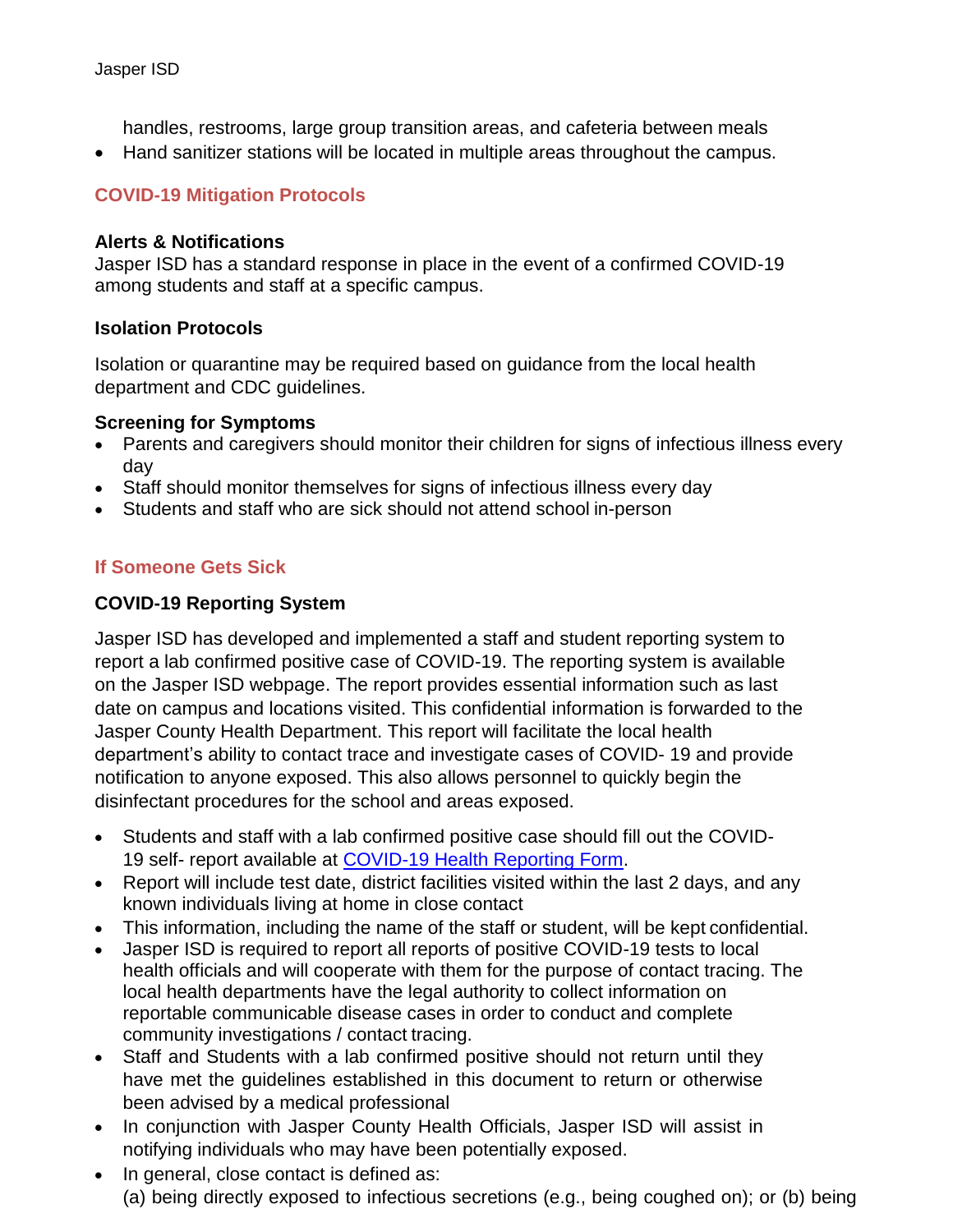within 3 feet for a largely uninterrupted or sustained extended contact period throughout the course of a day of approximately 15 minutes; however, additional factors like case/contact masking (i.e., both the infectious individual and the potential close contact have been consistently and properly masked), ventilation, presence of dividers, and case symptomology may affect this determination.

- Either (a) or (b) defines close contact if it occurred during the infectious period of the case, defined as two days prior to symptom onset to 10 days after symptom onset. In the case of asymptomatic individuals who are test-confirmed with COVID-19, the infectious period is defined as two days prior to the confirming test and continuing for 10 days following the confirming test.
- Custodial staff will ensure all exposed areas are thoroughly cleaned and disinfected.
- Required actions by JISD if individuals with test-confirmed cases have been on campus, the district must:
	- Notify its local health department, in accordance with applicable federal, state and local laws and regulations, including confidentiality requirements of the Americans with Disabilities Act (ADA) and Family Educational Rights and Privacy Act (FERPA).
	- Upon receipt of information that any teacher, staff member, student, or visitor at a school is test-confirmed to have COVID-19, the school must submit a report to the Texas Department of State Health Services via an online form. The report must be submitted each Monday for the prior seven days (Monday-Sunday).

#### **Guidelines for student/staff returning to school:**

- If student/staff tested positive for COVID-19 With or Without Symptoms:
	- o Recommend parent/guardian to consult with their primary care physician for guidance of care and testing
	- o Notify campus nurse
	- o Complete the reporting form, [COVID-19 Health Reporting Form.](https://docs.google.com/forms/d/e/1FAIpQLSfDPQHpBjSF-HZybXgKtia6zgO0IU7RWFjAUlcUpMmeM8VmxA/viewform?usp=sf_link)
	- o Scenarios for the return of a COVID-19 positive student/staff:
		- Student/staff that has tested positive, may return to campus
			- $\checkmark$  After symptoms have improved
			- $\checkmark$  At least 10 days have passed since symptoms first appeared **AND**
			- $\checkmark$  At least 24 hours have passed since recovery (resolution of fever without the use of feverreducing medication)
	- o Student/staff must report to the campus nurse for school re-entry

Student/staff develops one major or two minor symptoms that could be COVID-19 and who is not evaluated by a medical professional or tested for COVID-19, such individual is assumed to have COVID-19.

| Major Symptoms: | New Cough<br>New Loss of Taste or Smell<br>Shortness of Breath or Difficulty Breathing |                                     |
|-----------------|----------------------------------------------------------------------------------------|-------------------------------------|
| Minor Symptoms: | <b>Fever or Chills</b><br>Headache                                                     | Muscle or Body Aches<br>Sore Throat |
|                 | <b>Congestion or Runny Nose</b><br>Diarrhea                                            | Nausea or Vomiting<br>Fatigue       |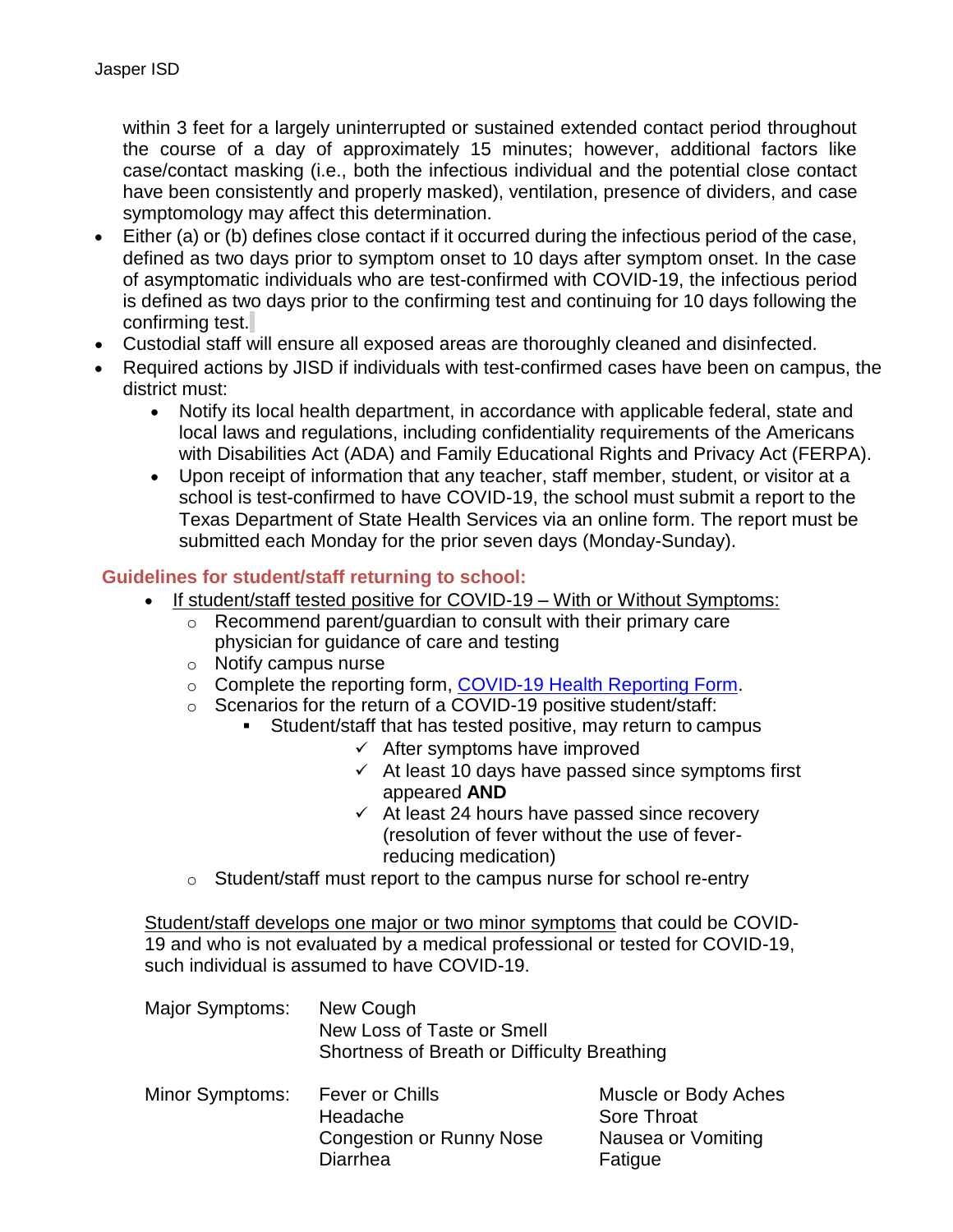It is recommended that the parent/guardian consult with their primary care physician for guidance of care and testing. If the student/staff is presumed to have COVID-19 he/she may **NOT** return to the campus until the individual has completed the return to campus criteria above.

#### **Who needs to quarantine?**

Those who are guided to do so by the local health department and/or an individual's personal physician.

#### **Recommended steps to take if quarantine is needed.**

- Stay home and monitor your health. Watch for fever (100.4◦F), cough, shortness of breath, or [other symptoms](https://www.cdc.gov/coronavirus/2019-ncov/symptoms-testing/symptoms.html) of COVID-19.
- If possible, stay away from others, especially people who are at [higher risk](https://www.cdc.gov/coronavirus/2019-ncov/need-extra-precautions/people-at-higher-risk.html) for getting very sick from COVID-19.
- Local public health authorities make the final decisions about how long quarantine should last based on local conditions and needs.
- After stopping quarantine, it is recommended:
	- o Watch for symptoms until 14 days after exposure.
	- o If you have symptoms, immediately self-isolate and contact your local public health authority or healthcare provider.
	- o Wear a mask, stay at least 3 feet from others, wash your hands, avoid crowds, and take other steps to [prevent the spread of COVID-19.](https://www.cdc.gov/coronavirus/2019-ncov/prevent-getting-sick/prevention.html)

#### **Individuals who are fully vaccinated against COVID-19.**

- Proof of vaccination may be volunteered to the campus nurse or supervisor. No individual will be required to identify his or her vaccination status by Jasper ISD.
- Individuals, who have received the completed vaccine series against COVID-19 and develop symptoms of COVID-19, will need to stay-athome, contact a medical healthcare provider for guidance, care and date of return to school.

#### **Return to Participation**

Any student participating in athletics, cheerleading, dance, or marching band that tests positive for COVID-19 will need a doctor's note clearing them to return to their activity.

## **On Campus Mitigating Measures**

#### **Health and Safety Measures**

Ensuring all students, staff and community members remain healthy and safe by following best practices in the areas of:

- Guidance, directives and recommendations from health authorities.
- Health & safety information, social distancing and infection control practices.
- Health office practices, personal protective equipment (PPE), management and isolation of students showing signs of illness.
- Mask are optional due to governor's orders effective June 4, 2021.
- The education community will be made aware of vaccination availability in the area.
- Seating Charts will be created and maintained in all educational settings.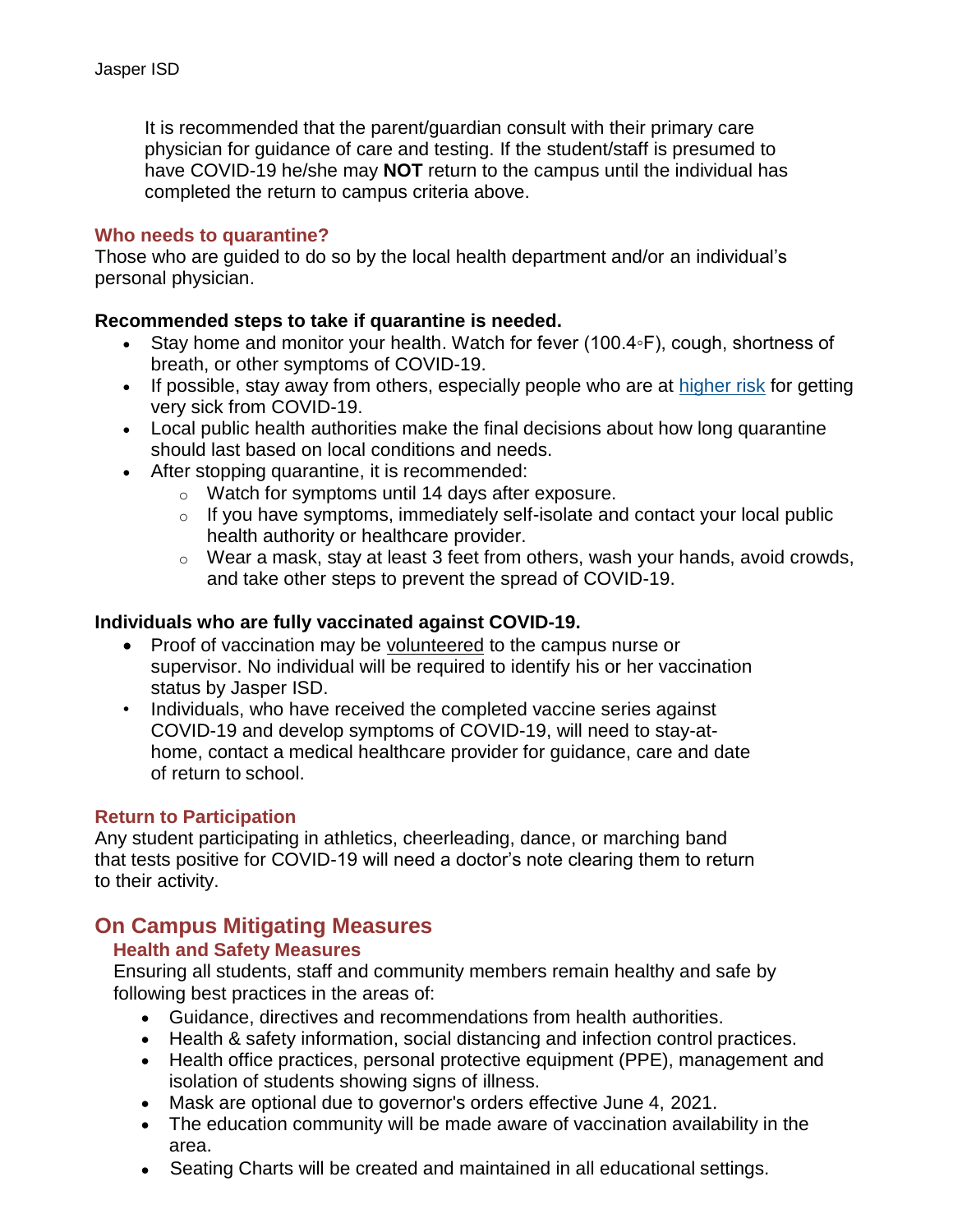#### **Infection Control Measures**

- Social distancing will be encouraged whenever possible.
- Water fountains will be monitored and limited to filling of water containers only. Students and staff are encouraged to bring containers filled from home.
- Restroom capacity will be examined and measures will be in place for social distancing
- Students and staff who desire to where a face covering may do so.
- Nurses will have training to recognize symptoms and precautionary protection measures.
- Students will have instruction on effective hand washing. Elementary students will wash hands or use hand sanitizer before eating, following restroom breaks and after recess. All secondary students will be encouraged to wash their hands or use hand sanitizer regularly.
- Students will have training on the correct wearing of masks, if they choose to wear a mask. Mask are optional due to Governor's orders effective June 5, 2021.

## **Health Screenings**

- Staff will be encouraged to complete daily health screening
- Parent or guardian will be encouraged to complete daily student health screening
- Visitors will be encouraged to complete health screening prior to entry into the building

## **Learning Environments**

- Wiping of high hand-touch areas will be done throughout the day.
- Hand sanitizer will be available in each classroom, entrances, and throughout common spaces.
- Use of Electro Static E-Mist Systems to sanitize daily all classrooms, common areas and buses.
- Campuses will open multiple entrance/exit points during arrival/dismissal to promote social distancing.
- School playgrounds will be closed to the general public.
- Visual aids will be posted to illustrate appropriate spacing and traffic flow throughout the building.
- Nonessential visitors and activities, involving external groups or organizations, may be restricted.
- Students will be encouraged against sharing of personal items and supplies.
- Limit mixing between cohort groups as much as possible.
- Desks and tables will be arranged to maximize space between students.
- Teachers will limit the number of students participating in small group instruction at one time.

## **Breakfast / Lunch**

- Sanitizing and hand washing practices in all areas of the kitchen and serving area will continue.
- Self-serve counters will be eliminated and replaced with traditional serving lines.
- Condiments and pre-wrapped silverware to be included with all meals.
- "Grab and go" meals for breakfast.
- Meals will be in disposable packaging to eat in cafeteria.
- Plexiglas shields are installed at cashier counters and full-length serving counters.
- Procedural changes will be made for receiving payment.